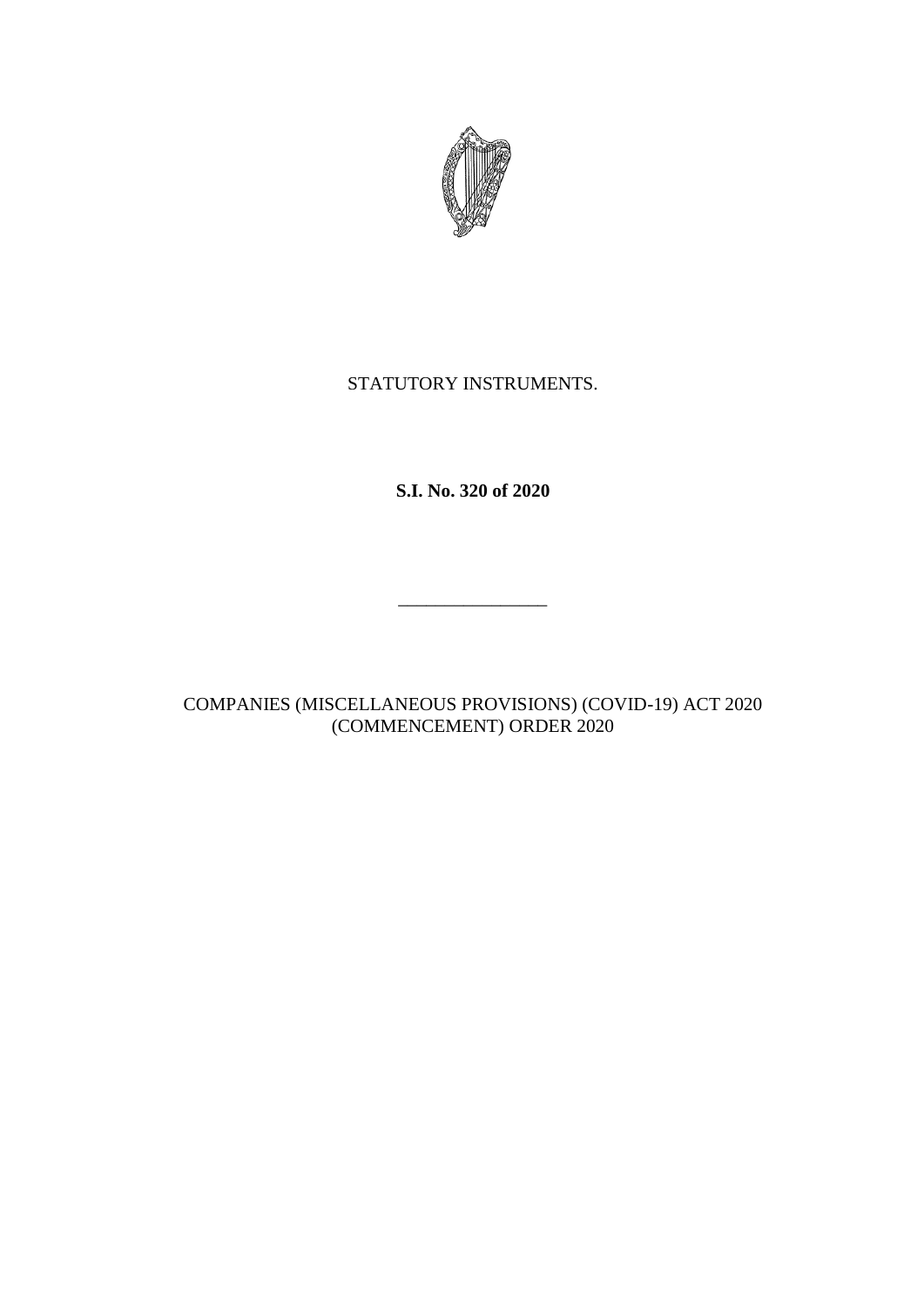## S.I. No. 320 of 2020

## COMPANIES (MISCELLANEOUS PROVISIONS) (COVID-19) ACT 2020 (COMMENCEMENT) ORDER 2020

I, LEO VARADKAR, Minister for Business, Enterprise and Innovation in exercise of the powers conferred on me by section 1(2) of the Companies (Miscellaneous Provisions) (Covid-19) Act 2020 (No. 9 of 2020), hereby order as follows:

1. This Order may be cited as the Companies (Miscellaneous Provisions) (Covid-19) Act 2020 (Commencement) Order 2020.

2. The 21st day of August 2020 is appointed as the day on which the Companies (Miscellaneous Provisions) (Covid-19) Act 2020 (No. 9 of 2020) shall come into operation.



GIVEN under my Official Seal, 20 August, 2020.

LEO VARADKAR, Minister for Business, Enterprise and Innovation.